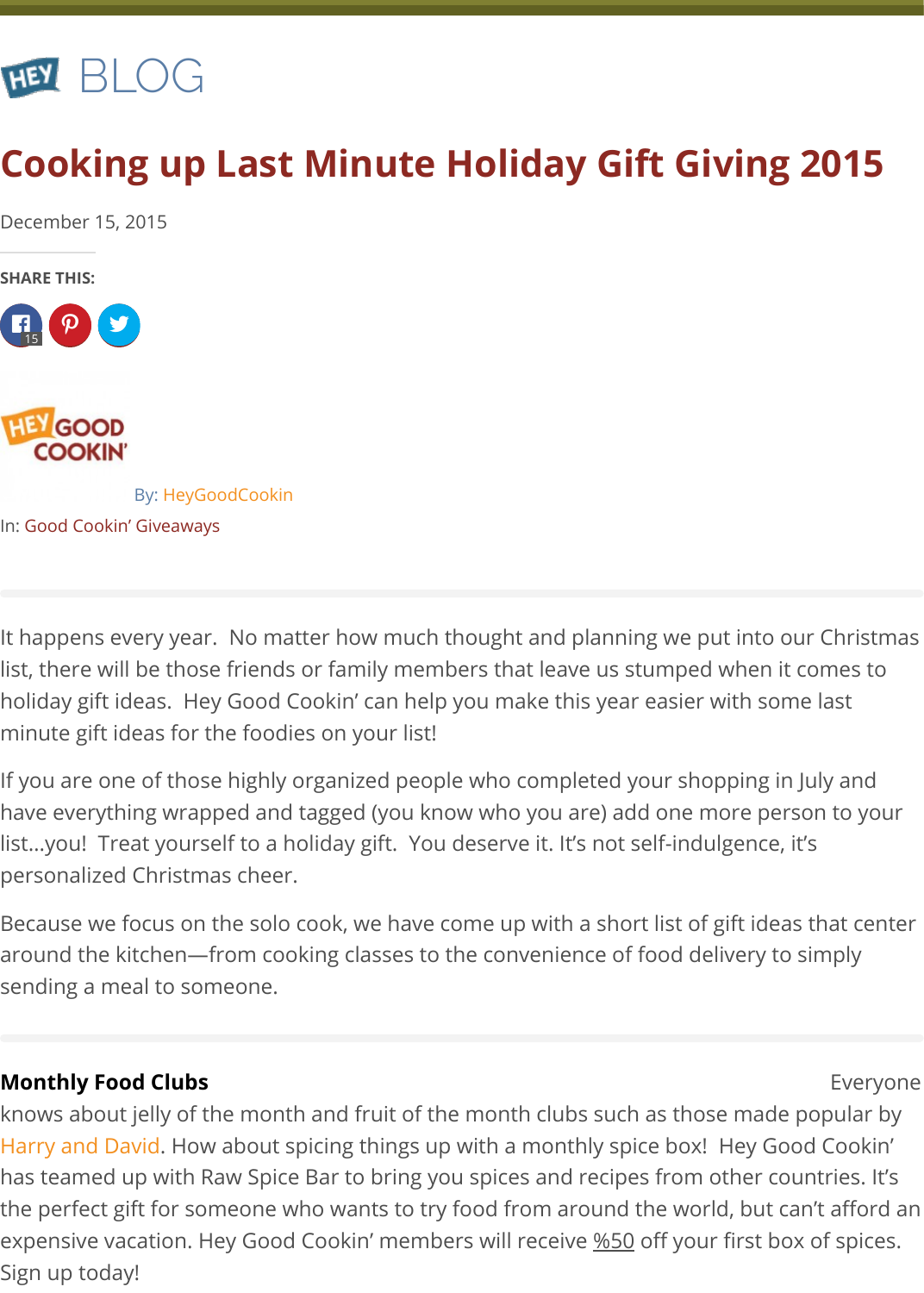Raw Spice Bar. For \$6 a month, you can give a family member or friend the gift of a monthly spice box. These are a set of 3 spices, globally sourced, blended and portioned with recipes for 3 meals. You provide the ingredients. It's as simple as that.

#### **Subscription Food Delivery Services**

These services are great for the busy single who wants to cook more, but has no time to shop and/or wants to avoid food waste completely. A number of companies are offering to deliver all you need to fix a meal that serves 2. While these companies are pretty similar in what they offer, there are features that make them each a bit different.

- Plated: Let's you pick from any recipe they have which is good when buying for the picky eater or one with food sensitivities. Each meal runs about \$15 unless you join with a membership, then \$12 per serving.
- Hello Fresh: 3 meals are delivered each week with simple and quick recipes for those that are short on time but still crave fresh healthy meals.
- Destination Dinner Kits: You add a few fresh ingredients, and DDK will provide a short cut to making authentic foods from exotic locations around the world. Some of their gift sets come with crockery and utensils designed for the specific country's cuisine. Dinner kits are around \$30 and gifts sets about \$50.

## 3. **Cooking Class**

There are quite a few cooking classes or cooking vacations that focus on solo cooks. Typically you learn to prepare multiple dishes then sit down and enjoy them with the class. It's a great way to meet others and have fun cooking. A great gift to give yourself or someone you know.

- Local cooking classes for singles are popping up in many cities. The company, Hipcooks, offers classes in several major cities up and down the west coast. We have personally taken several of these classes and can tell you it's a savory good time!
- **Looking to get away from it all? Give yourself a cooking vacation. Learn to cook abroad in** Italy. [Tuscookany](https://tuscookany.com) offers a great singles cooking package of several days in a beautiful location with some dynamic staff and chefs. Mention us and get half off of the singles supplement.

#### 3. **Make a Meal**

Who says a gift can't be something as simple as making a meal? Need a bit of guidance?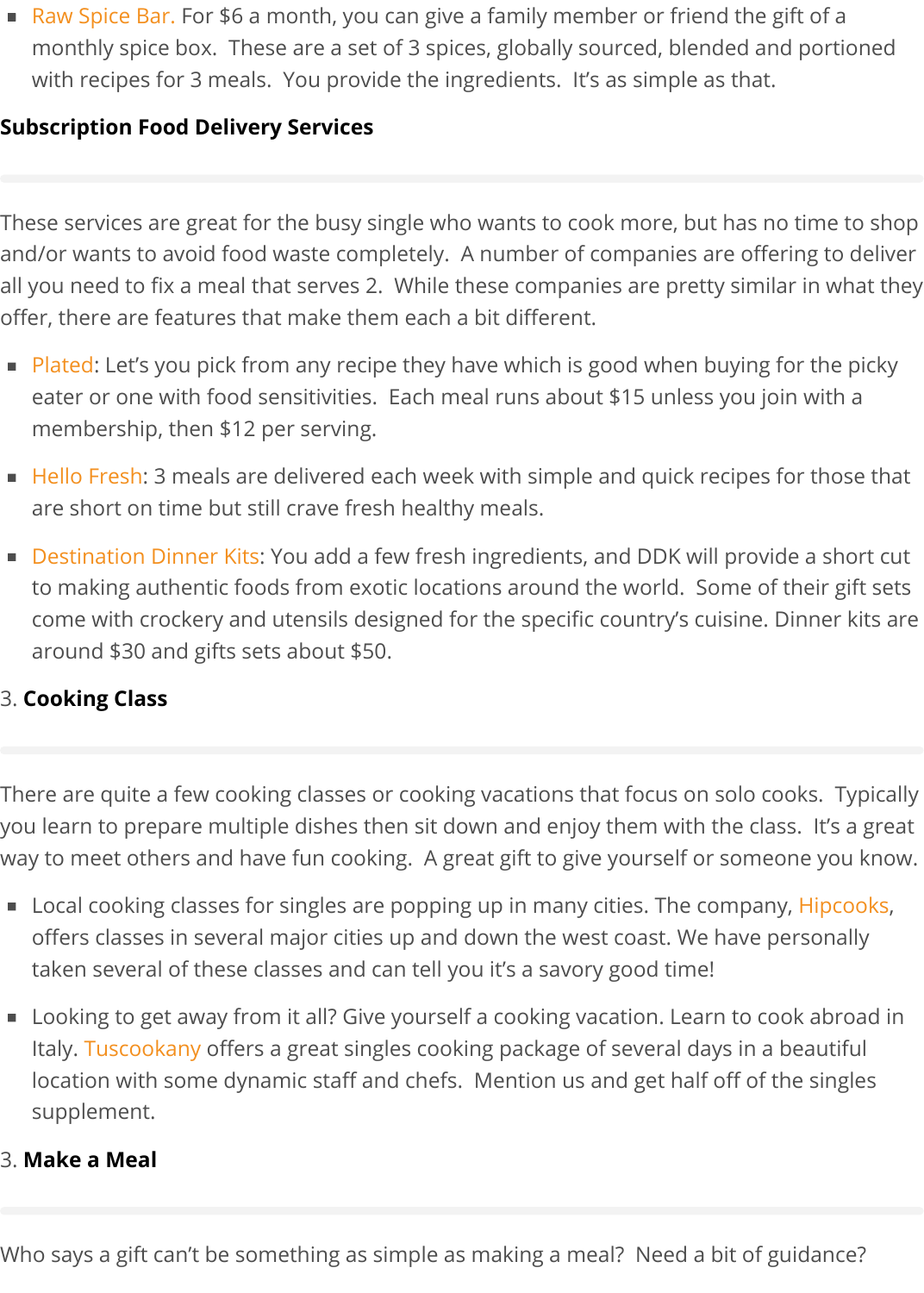Recipe ideas?

Take Them a Meal—Although this free online site is designed to help a friend in need by planning and organizing meals, it can be used in other ways. We all have that person on our list who has everything and is difficult to shop for…how about organizing a group of friends to deliver meals for a week? Who wouldn't appreciate a personal gift made with love. This site offers tested recipes and ideas for ways to send a meal. What a great gift for someone right from your kitchen.

Still looking for more ideas? There are lots of ways to gift yourself or someone you know with the simple act of everyday cooking. Check out some of the quick and simple small dish recipes on Hey Good Cookin' and if you don't already have one, sign up for your free recipe box to store your favorites!

**Share this:**



Posted By: HeyGoodCookin

The Hey Good Cookin' Kitchen has become a place of food inspiration and savory discovery to share with our cookin' singles community. We search out new recipes or sometimes just adapt familiar ones to test, taste, photograph and share in the triumphs and mishaps of creating new dishes.

See HeyGoodCookin's latest posts

## Leave a Comment

You must be logged in to post a comment.

## **Guest bloggers** welcome!

We love food bloggers and welcome you to join our community.